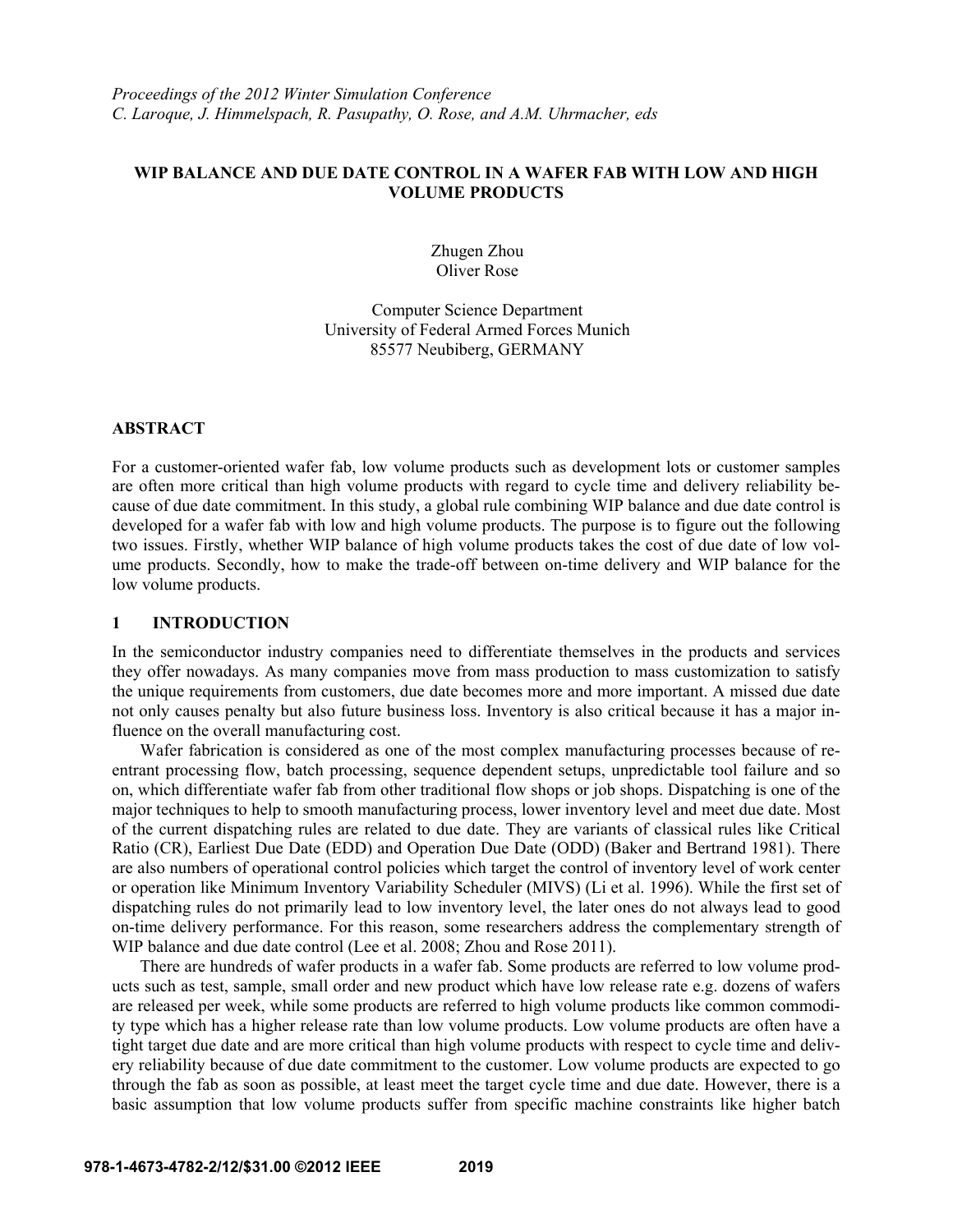time, longer setup waiting time and less qualified machine available, etc. In addition, local rules change the target function of global rules in order to make a compromise between due date and local constraints. For instance, a WIP balance target between the machines seems to reduce the weight of due date control, because a WIP balance approach would rather push a early lot to a empty machine instead of push a tardy lot to a crowded machine. Therefore, with regard to WIP balance and due date control, there are two main questions for low volume products: (1) whether due date is sacrificed by achieving WIP balance; (2) how to make trade-off if due date is desired more than WIP balance. These impose an additional challenge to the operational control in a wafer fab.

This paper is organized as follows. In Section 2, we describe the proposed WIP balance and due date control approaches in detail. In Section 3, we compare the simulation results with two cases. Section 4 is the summary.

# **2 GLOBAL RULE COMBINING WIP BALANCE AND DUE DATE CONTROL**

# **2.1 WIP Balance Approach**

# **2.1.1 Bottleneck Workload Control**

According to the Theory of Constraints, the performance of the whole fab, e.g., its throughput is mainly determined by the bottleneck performance. It is necessary to determine an adequate WIP level for the bottleneck to avoid starvation and to support the whole fab to achieve its maximum throughput while running at the minimum WIP level. However, if the WIP level of the bottleneck exceeds the desired WIP level while achieving the maximum throughput of the whole fab, the cycle time is degraded. Lots will spend a significant queue time in front of the bottleneck work center, which will also cause a WIP imbalance to the line. Therefore, a minimum workload is defined for the bottleneck work center. If the actual workload of the bottleneck drops to the minimum workload, the bottleneck is fed with lots to prevent starvation. A maximum workload is also taken into account. If the actual workload of the bottleneck is higher than the maximum workload, bottleneck feeding is stopped to avoid extraordinary queue time, especially, when the bottleneck is broken down. In this study, we only consider a single dynamic bottleneck in the fab where the bottleneck is the work center with the highest utilization. The minimum and maximum workload for the bottleneck is defined as 12 hours and 24 hours respectively which are defined by the engineers.

# **2.1.2 Feeding Empty Non-bottleneck Work Center**

Although the bottleneck is the most critical work center which determines the performance of the whole fab, feeding empty non-bottleneck work centers can also smooth the material flow, avoid capacity losses of machines, and improve product cycle times. Therefore, a minimum workload 1.5 hours is also defined for the non-bottleneck work centers. If the workload of non-bottlenecks drop to this minimum workload level, lots are scheduled to feed it to avoid starvation.

### **2.2 Due Date Control**

### **2.2.1 Acceleration of Maximum Tardiness Lot**

In general, WIP balance algorithms tend to push lots to work centers that are running out of WIP without taking due dates into consideration. In this case, overemphasizing WIP balance has a negative impact on on-time delivery. In fact, sometimes it would be better to push a delayed lot to a high WIP work center instead of pushing an early lot to a low WIP work center. Because of customer commitments, keeping the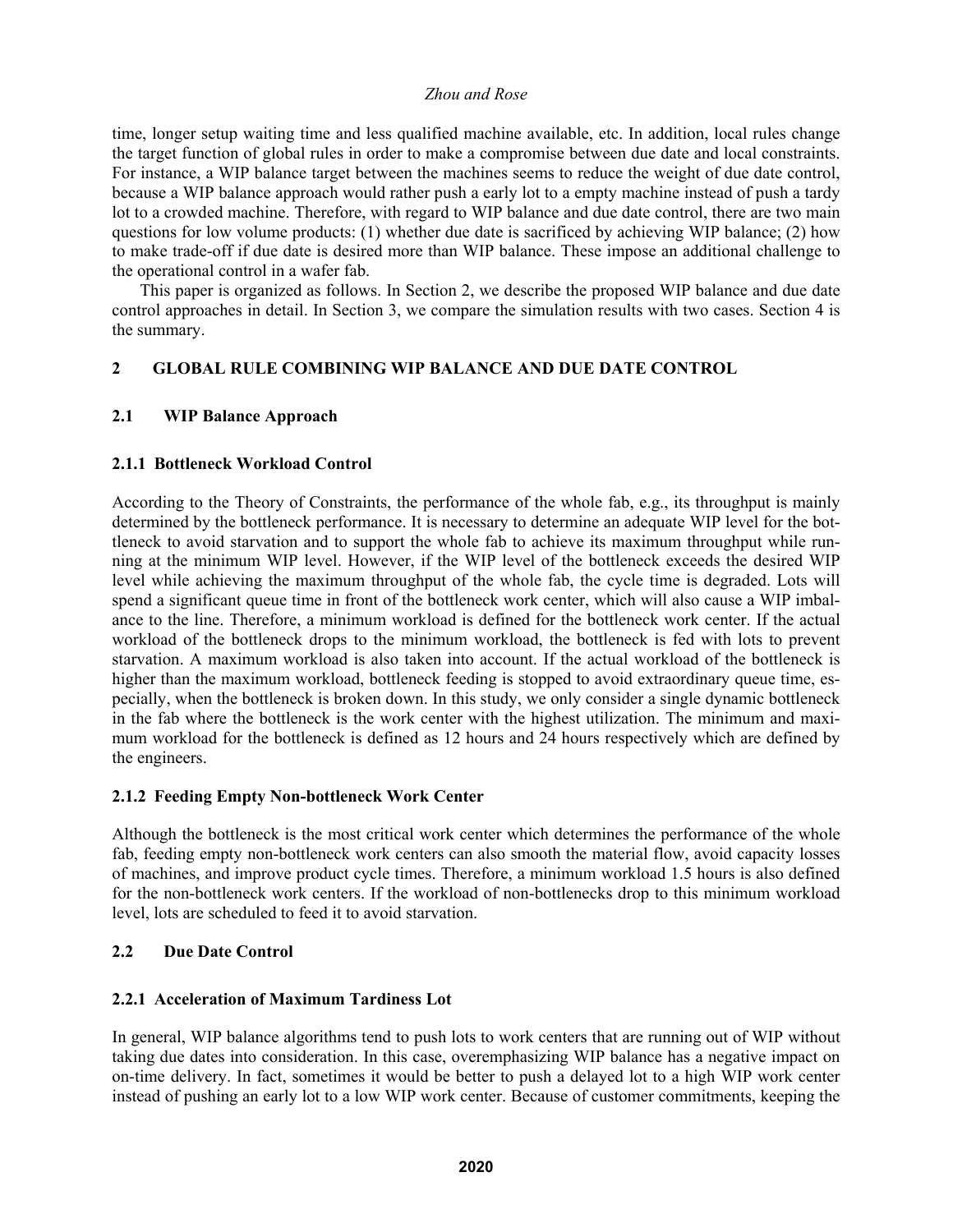due date is the first priority for customer-oriented companies. Therefore, a compromise is necessary in order to meet due dates and reduce tardiness. Pushing a delayed lot despite WIP balance requirements to downstream work centers can give the delayed lot a chance to speed up, to save cycle time, and reduce tardiness, although work center capacity might be lost. The acceleration algorithm works as follows:

- Step 1: In the queue of the upstream work center, if lots are delayed for the operation, we determine the lot which has the maximum tardiness 'MaxTardinessUp' for the operation.
- Step 2: Then, we identify the target downstream work center where the 'MaxTardinessUp' lot will be processed. Next, we find the lot which has the maximum tardiness 'MaxTardinessDown' for operation in the queue of the target downstream work center (like in Step 1).
- Step 3: If 'MaxTardinessUP' is greater than 'MaxTardinessDown', the lot which has 'MaxTardines sUp' is assigned a high priority in the upstream work center.

#### **2.2.2 Acceleration of Lot close to Due Date**

Acceleration of delayed lots can only reduce tardiness instead of improving on-time delivery performance. Thus, we also propose to speed up the lots which are close to their due dates. This provides a mechanism for those lots to catch up with their due date. If there is still 1 week left for the lot to chase after the due date and the lot's CR value is less than  $1 -$  which means the lot is close to due date and possibly falls behind schedule – this lot will obtain a higher priority since there is a high probability that it will be delayed in the future.

#### **2.3 Global Rule Combining WIP Balance and Due Date Control**

In order to test our approaches we extended a simplified version of the global dispatching rule 'IFD' which is in use at Infineon Technologies AG Dresden, a German semiconductor manufacturer, with our ideas. As we can see from Figure 1 (a), there are 3 hierarchies of lot priority for the IFD rule. In each queue of a work center, lots are categorized into 3 classes in descending priorities according to their states.

 When WIP balance approaches described in section 2.1 are incorporated into IFD rule, it becomes the one in Figure 1 (b). From priority class 2 to 4, the priority is divided into 2 sub-classes which are delayed lot and non-delayed lot. The goal is to avoid bottleneck starvation and capacity loss for the empty nonbottlenecks. Nevertheless, the first problem for the low volume products arises here. The WIP balance approaches intend to balance the workload of work center, without taking lot's due date information into account, e.g., it would prefer to feed a lot with a loose due date to a low WIP work center rather to push a lot with tight due date to a high WIP work center. This may lead to cycle time reduction with the cost of on-time delivery of products with tight target due date.

 Therefore, in order to solve this problem, due date control approaches mentioned in Section 2.2 are included into the IFD rule too, which is presented in Figure 1 (c). The delayed lots which fulfill the criterion for accelerating of maximum tardiness lots belong to the second priority class. This priority class is more critical than the priority class of the bottleneck workload control method and of the feeding empty non-bottleneck method because customer commitment is more important than WIP balance in this study. Accelerating maximum tardiness lots is considered as a compromise to WIP balance. The upstream work centers would rather push the maximum tardiness lot to downstream work centers which may be highly loaded instead of pushing an early lot to downstream work centers which may be starved to maintain WIP balance. The maximum tardiness lot has to be moved to the next operation to minimize delay. Furthermore, the non-delayed lot class is also split into two sub-classes which separate lots close to their due dates from lots on schedule. According to the acceleration of lots close to due date method, lots which are close to due date are more preferential than lots on schedule. In Figure 1, if lots belong to the same priority class, the ODD rule is applied as the dispatching rule.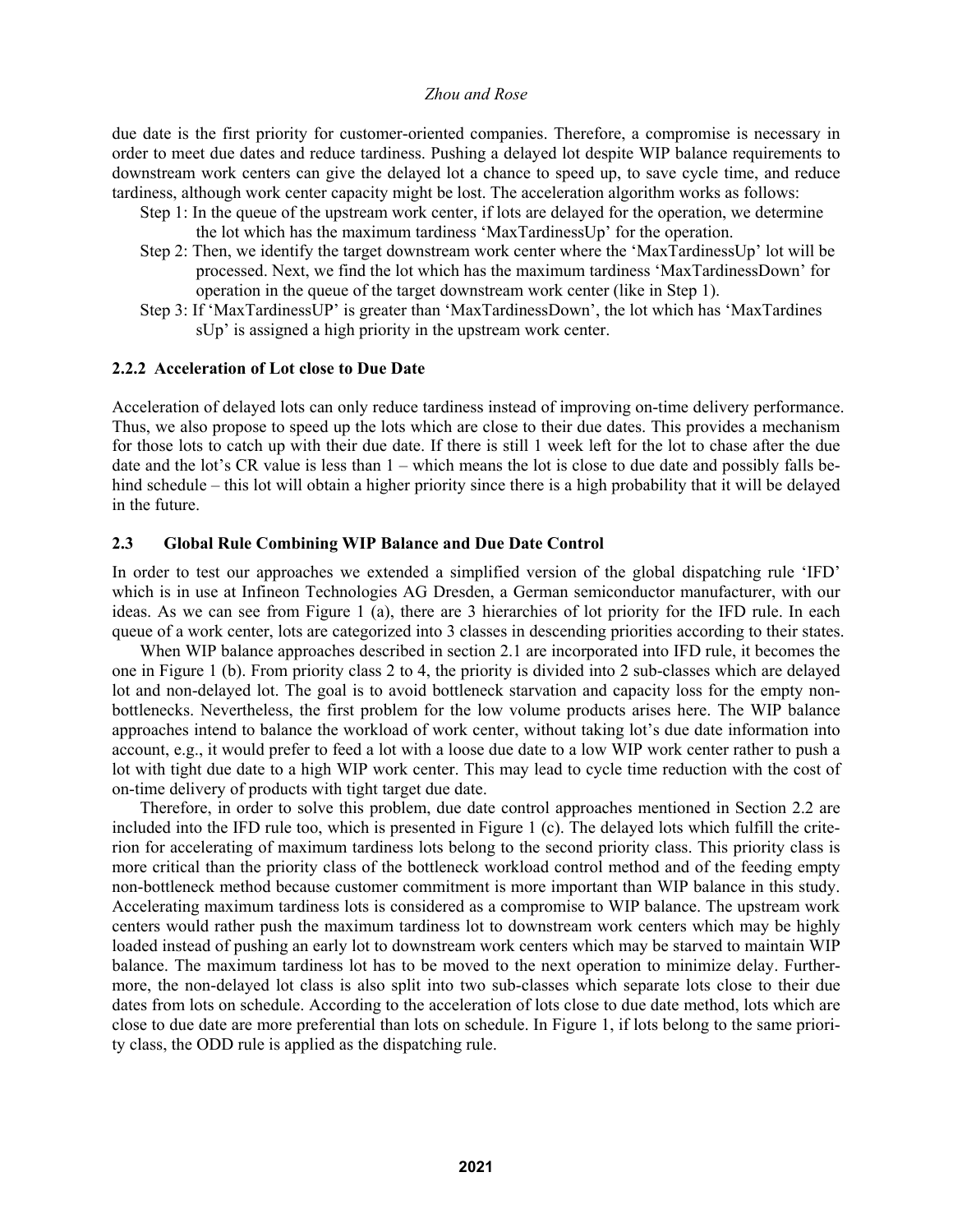# **2.4 Simulation Model**

The small wafer fab dataset MIMAC6 from Measurement and Improvement of MAnufacturing Capacities (MIMAC) is used to test our ideas. We refer the interested reader to Fowler and Robinson (1995) for details. MIMAC6 is a typical complex wafer fab model including:

- 9 products, 9 process flows, maximum 355 process steps.
- 24 wafers in a lot. 2777 lots are released per year under fab loading of 100%. All lots have the same priority of 1 when they are released in the fab.
- 104 tool groups, 228 tools. 46 single processing tool groups, 58 batching processing tool groups.
- Sequence dependent setup, rework, MTTR (mean time to repair), and MTBF (mean time between failures) of tool group.

The simulation experiments are carried out with Factory eXplorer (FX) from WWK. The proposed ideas are not provided by the FX simulation package, but FX supports customization via a set of usersupplied code and dispatch rules.

| (a) IFD Rule                                                                  | (b) IFD Rule $+$ WIP balance                                                                                                                                                                                                                                                                                                                                                                    | (c) IFD Rule $+$ WIP balance<br>+ Due date control                                                                                                                                                                                                                                                                                                                                                                                                                                                                                                                                                                                                                                        |
|-------------------------------------------------------------------------------|-------------------------------------------------------------------------------------------------------------------------------------------------------------------------------------------------------------------------------------------------------------------------------------------------------------------------------------------------------------------------------------------------|-------------------------------------------------------------------------------------------------------------------------------------------------------------------------------------------------------------------------------------------------------------------------------------------------------------------------------------------------------------------------------------------------------------------------------------------------------------------------------------------------------------------------------------------------------------------------------------------------------------------------------------------------------------------------------------------|
| Waiting time $> 48$ hours<br>1.<br>Delayed lot<br>2.<br>Non-delayed lot<br>3. | 1. Waiting time $> 48$ hours<br>2. Feeding empty bottleneck<br>2.1. Delayed lot<br>2.2. Non-delayed lot<br>3. Feeding empty<br>non-bottleneck<br>3.1. Delayed lot<br>3.2. Non-delayed lot<br>4. Lot for non-empty work<br>center including normal<br>bottleneck<br>4.1. Delayed lot<br>4.2. Non-delayed lot<br>5. Lot for over-loaded<br>bottleneck<br>5.1. Delayed lot<br>5.2. Non-delayed lot | 1. Waiting time $> 48$ hours<br>2. Acceleration of maximum<br>tardiness lot (only for low<br>volume products)<br>3. Feeding empty bottleneck<br>3.1. Delayed lot<br>3.2. Non-delayed lot<br>3.2.1. Close to due date<br>3.2.2. On schedule<br>4. Feeding empty<br>non-bottleneck<br>4.1. Delayed lot<br>4.2. Non-delayed lot<br>4.2.1. Close to due date<br>4.2.2. On schedule<br>5. Lot for non-empty work<br>center including normal<br>bottleneck.<br>5.1. Delayed lot<br>5.2. Non-delayed lot<br>5.2.1. Close to due date<br>5.2.2. On schedule<br>6. Lot for over-loaded<br>bottleneck<br>6.1. Delayed lot<br>6.2. Non-delayed lot<br>6.2.1. Close to due date<br>6.2.2. On schedule |

Figure 1: IFD rule combines with WIP balance and due date control approaches.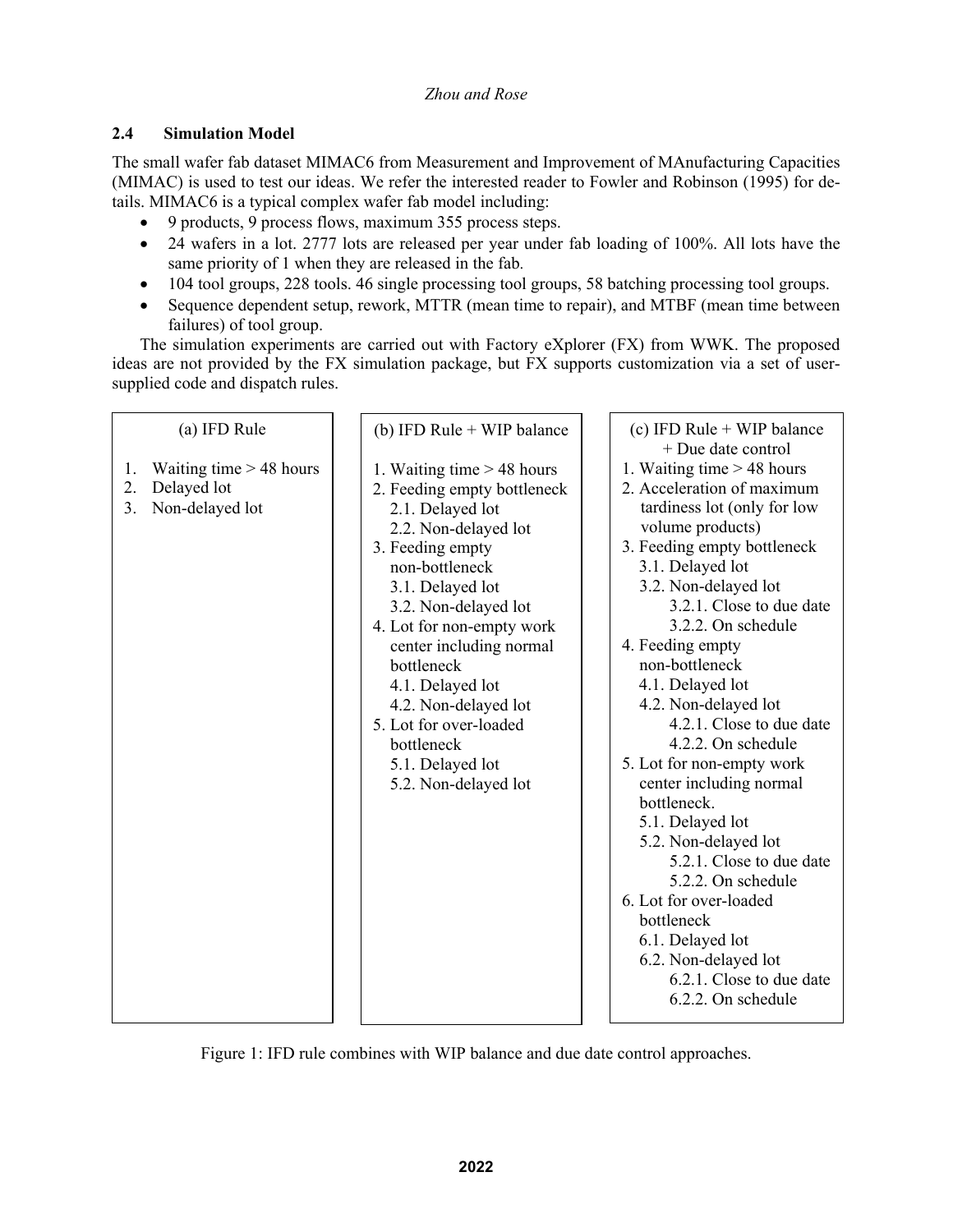#### **3 SIMULATION RESULTS AND PERFORMANCE ANALYSIS**

The products like 'B6HF', 'C4PH' and 'C6N3' have a relative low release rate, while the products like 'B5C', 'C5P' and 'C5PA' have a relative high release rate in the original MIMAC6 model. In order to test our idea, we modified the release rate to make sure the low volume products are separated from high volume products, which is demonstrated in Table 1. In Case 1, products 'B6HF', 'C4PH' and 'C6N3' are considered as low volume products. They are only released 1-2 lots per week and have a tight target due date. Vice verse for the products 'B5C', 'C5P' and 'C5PA'. The release rates in Case 1 result in a fab loading of 99.5%. In Case 2, the low volume products in Case 1 are changed to high volume products. While the high volume products in Case 1 become low volume. The release rates in Case 2 lead to a fab loading of 99.4%, which is quite close to Case 1.

|                               | Case 1: 99.5% Fab Loading                |           | Case 2: 99.4% Fab Loading     |                     |                   |  |
|-------------------------------|------------------------------------------|-----------|-------------------------------|---------------------|-------------------|--|
| Product                       | <b>Release Rate</b><br><b>Target Due</b> |           | Product                       | <b>Release Rate</b> | <b>Target Due</b> |  |
|                               | (wafers per                              | Date Flow |                               | (wafers per         | Date Flow         |  |
|                               | week)                                    | Factor    |                               | week)               | Factor            |  |
| C6N3                          | 48                                       | 1.8       | C6N3                          | 150                 | 2.4               |  |
| B6HF                          | 24                                       | 1.8       | B6HF                          | 165                 | 2.4               |  |
| C4PH                          | 48                                       | 1.8       | C4PH                          | 300                 | 2.4               |  |
| C6N2                          | 100                                      | 2.4       | C6N2                          | 100                 | 2.2               |  |
| OX2                           | 100                                      | 2.4       | OX <sub>2</sub>               | 100                 | 2.2               |  |
| C5F                           | 100                                      | 2.4       | C5F                           | 100                 | 2.2               |  |
| C5P                           | 350                                      | 2.6       | C5P                           | 48                  | 1.3               |  |
| C <sub>5</sub> P <sub>A</sub> | 300                                      | 2.6       | C <sub>5</sub> P <sub>A</sub> | 48                  | 1.3               |  |
| B <sub>5</sub> C              | 150                                      | 2.6       | B <sub>5</sub> C              | 48                  | 1.3               |  |

Table 1: Release rate and target due date flow factor for each product in MIMAC6.

Firstly, the MIMAC6 model is tested by the IFD rule with the setting in Case 1. Then the WIP balance approaches are incorporated into the IFD rule, to find out whether the target due date of low volume products are sacrificed by the WIP balance of high volume products. If it is true, the due date control approaches are integrated into the IFD rule too, to see whether the tardiness of low volume products can be minimized as much as possible without losing the cycle time achieved by WIP balance. The simulation length of MIMAC6 was carried out for 18 months. The first 6 months were considered as warm-up periods and not taken into account for statistics. The average cycle time, percent tardy lot and average tardiness of tardy lots are considered as major performance measures, and the results are presented in Table 2.

When the WIP balance approaches are incorporated into the IFD rule, from the fab viewpoint, the average cycle time of all products are improved compared with the case of only the IFD rule, whereas, from the product viewpoint, not each product's cycle time is reduced. According the IFD rule, actually the ODD rule plays an important role. Because the low volume products have a tight target due date, the ODD rule tries to process them as soon as possible. But the WIP balance approaches reduce the weight of due date control, therefore, it has a positive effect for the high volume products. While the low volume products naturally get no benefit but lose cycle time and tardiness performances. In our case, not only the low volume products but also the normal products like 'C5F' are influenced. Our assumption becomes true, the due dates of low volume products are sacrificed by the WIP balance of high volume products. Look at the results that are from the combined due date control approaches, the average cycle time and tardiness performances outperform the one which includes the IFD rule and WIP balance. Because the low volume products acquire the chance to speed up when they are close to the due date or already tardy despite of WIP balance, which saves the cycle time and increases the on-time delivery obviously. In contrast, the cycle time and tardiness of other products degrade a little, because they share the cost what the low volume products benefit. Since the high volume products have enough time to spend in the fab, the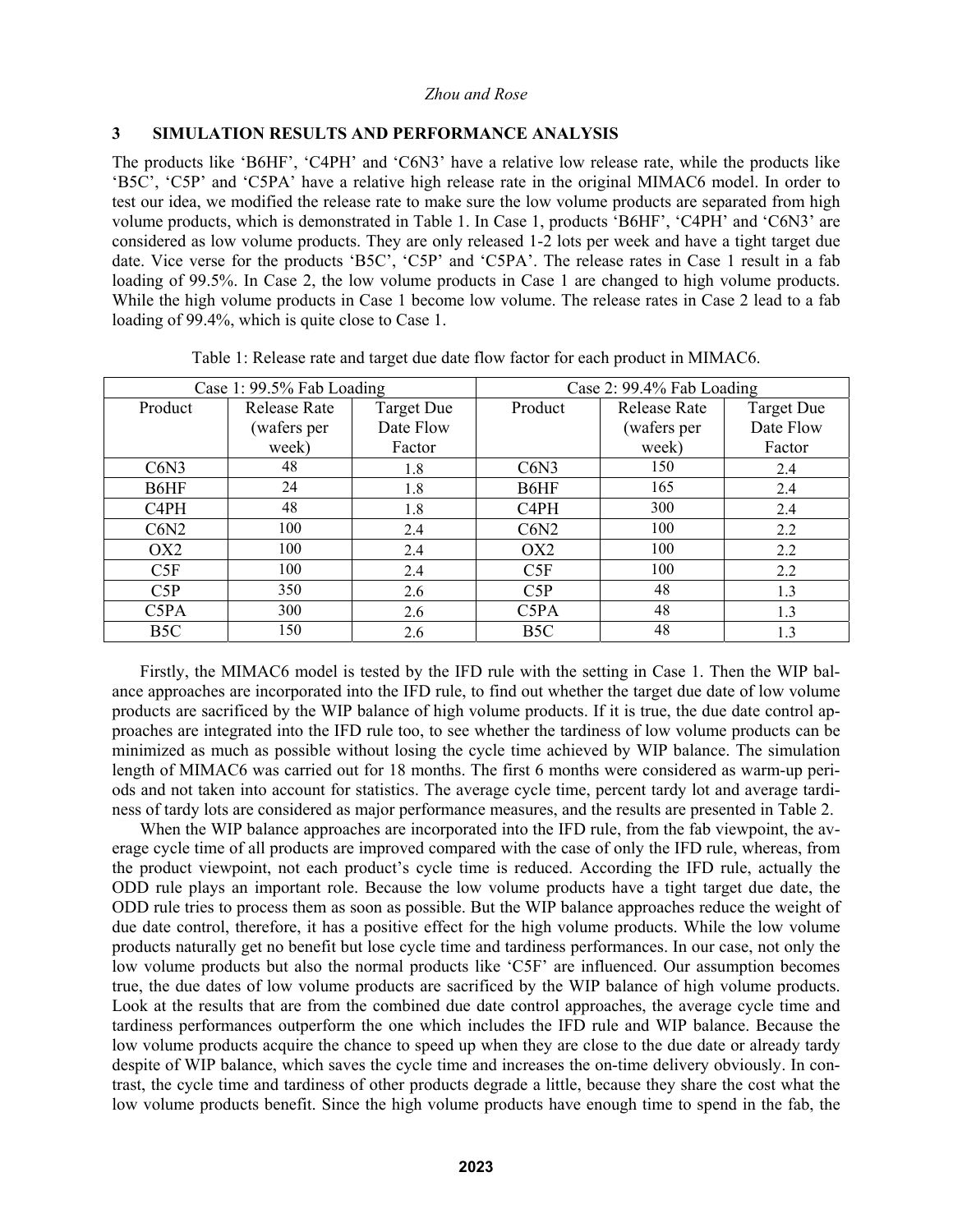cost for high volume products is reasonable and acceptable. Moreover, the cycle time and tardiness of the whole fab are superior over other 2 cases when due date control is complementary to WIP balance.

| Case 1: 99.5% Fab Loading                                                           |                       |         |           |                       |          |                  |                              |          |           |
|-------------------------------------------------------------------------------------|-----------------------|---------|-----------|-----------------------|----------|------------------|------------------------------|----------|-----------|
|                                                                                     | Avg. Cycle Time (day) |         |           | Percent Tardy Lot (%) |          |                  | Avg. Tardiness for Tardy Lot |          |           |
|                                                                                     |                       |         |           |                       |          | $\text{(day)}$   |                              |          |           |
| Product                                                                             | <b>IFD</b>            | $IFD +$ | $IFD + W$ | <b>IFD</b>            | $IFD +$  | $IFD + W$        | <b>IFD</b>                   | $IFD +$  | $IFD + W$ |
|                                                                                     |                       | W       | $+ D$     |                       | W        | $+ D$            |                              | W        | $+ D$     |
| C6N3                                                                                | 25.2                  | 25.3    | 25.2      | 8.8                   | 9.6      | $\theta$         | 0.10                         | 0.17     | $\theta$  |
| B6HF                                                                                | 28.8                  | 29.1    | 28.7      | 20.4                  | 28.8     | 7.1              | 0.15                         | 0.22     | 0.06      |
| C4PH                                                                                | 19.6                  | 20.1    | 19.6      | 59.7                  | 67.8     | 45.6             | 0.48                         | 0.82     | 0.40      |
| C6N2                                                                                | 28.8                  | 28.3    | 28.4      | 0.5                   | $\theta$ | $\theta$         | 0.03                         | 0.01     | $\theta$  |
| OX <sub>2</sub>                                                                     | 31.2                  | 28.4    | 28.6      | $\Omega$              | $\theta$ | $\theta$         | 0.005                        | 0.002    | $\Omega$  |
| C5F                                                                                 | 34.7                  | 35.0    | 35.1      | 5.2                   | 12.0     | 13.3             | 0.06                         | 0.26     | 0.28      |
| C5P                                                                                 | 30.4                  | 29.4    | 29.5      | 18.2                  | 4.6      | 9.4              | 0.14                         | 0.06     | 0.10      |
| C <sub>5</sub> P <sub>A</sub>                                                       | 33                    | 32.4    | 32.6      | 0                     | $\theta$ | $\boldsymbol{0}$ | $\theta$                     | $\theta$ | $\theta$  |
| B <sub>5</sub> C                                                                    | 42.5                  | 41.8    | 41.9      | $\Omega$              | $\Omega$ | $\Omega$         | $\theta$                     | $\Omega$ | $\Omega$  |
| Fab                                                                                 | 30.5                  | 30.0    | 30.0      | 12.5                  | 13.6     | 8.4              | 0.11                         | 0.17     | 0.10      |
| $IFD + W$ : IFD rule combines with WIP balance approaches,                          |                       |         |           |                       |          |                  |                              |          |           |
| $IFD + W + D$ : IFD rule combines with WIP balance and due date control approaches. |                       |         |           |                       |          |                  |                              |          |           |

Table 2: Three performance measures of each products for Case 1.

Next the same simulation procedures are carried out for Case 2 and the results are showed in Table 3. The low volume products have a extremely tight target due date (due date flow factor 1.3). Even though only the IFD rule is applied, the low products are the ones which have tardiness. We know that it is not possible to achieve non-tardiness, and what we desire is to reduce the tardiness as much as possible.

| Case 2: 99.4% Fab Loading                                                           |                       |         |           |                       |                  |           |                              |              |              |
|-------------------------------------------------------------------------------------|-----------------------|---------|-----------|-----------------------|------------------|-----------|------------------------------|--------------|--------------|
|                                                                                     | Avg. Cycle Time (day) |         |           | Percent Tardy Lot (%) |                  |           | Avg. Tardiness for Tardy Lot |              |              |
|                                                                                     |                       |         |           |                       |                  |           | $\text{(day)}$               |              |              |
| Product                                                                             | <b>IFD</b>            | $IFD +$ | $IFD + W$ | <b>IFD</b>            | $IFD +$          | $IFD + W$ | <b>IFD</b>                   | $IFD +$      | $IFD + W$    |
|                                                                                     |                       | W       | $+ D$     |                       | W                | $+D$      |                              | W            | $+ D$        |
| C6N3                                                                                | 31.9                  | 31.5    | 31.7      | $\theta$              | $\boldsymbol{0}$ | $\theta$  | $\mathbf{0}$                 | $\theta$     | $\theta$     |
| B6HF                                                                                | 36.8                  | 36.4    | 36.3      | $\theta$              | $\theta$         | $\theta$  | $\theta$                     | $\theta$     | $\theta$     |
| C4PH                                                                                | 23.3                  | 22.5    | 22.8      | $\theta$              | $\theta$         | $\theta$  | $\theta$                     | $\theta$     | $\theta$     |
| C6N2                                                                                | 25.6                  | 25.7    | 25.4      | $\theta$              | $\theta$         | $\theta$  | $\mathbf{0}$                 | $\mathbf{0}$ | $\theta$     |
| OX <sub>2</sub>                                                                     | 24.5                  | 24.0    | 24.2      | $\Omega$              | $\theta$         | $\theta$  | $\mathbf{0}$                 | $\mathbf{0}$ | $\mathbf{0}$ |
| C5F                                                                                 | 30                    | 29.4    | 29.7      | $\Omega$              | $\Omega$         | $\Omega$  | $\theta$                     | $\Omega$     | $\Omega$     |
| C5P                                                                                 | 15.2                  | 15.7    | 15.0      | 63.9                  | 72.1             | 50.1      | 0.28                         | 0.41         | 0.18         |
| C <sub>5</sub> P <sub>A</sub>                                                       | 17.1                  | 17.3    | 17.0      | 12.7                  | 28.7             | 10.4      | 0.14                         | 0.26         | 0.12         |
| B <sub>5</sub> C                                                                    | 22.3                  | 22.5    | 22.1      | 17.3                  | 22.9             | 8.2       | 0.46                         | 0.62         | 0.25         |
| Fab                                                                                 | 25.2                  | 24.9    | 24.9      | 10.4                  | 13.8             | 7.6       | 0.09                         | 0.14         | 0.06         |
| $IFD + W$ : IFD rule combines with WIP balance approaches,                          |                       |         |           |                       |                  |           |                              |              |              |
| $IFD + W + D$ : IFD rule combines with WIP balance and due date control approaches. |                       |         |           |                       |                  |           |                              |              |              |

Table 3: Three performance measures of each products for Case 2.

The performance is quite clear and similar to Case 1 when the WIP balance approaches are utilized. The cycle time and tardiness of low volume products degrade, although the cycle time of the whole fab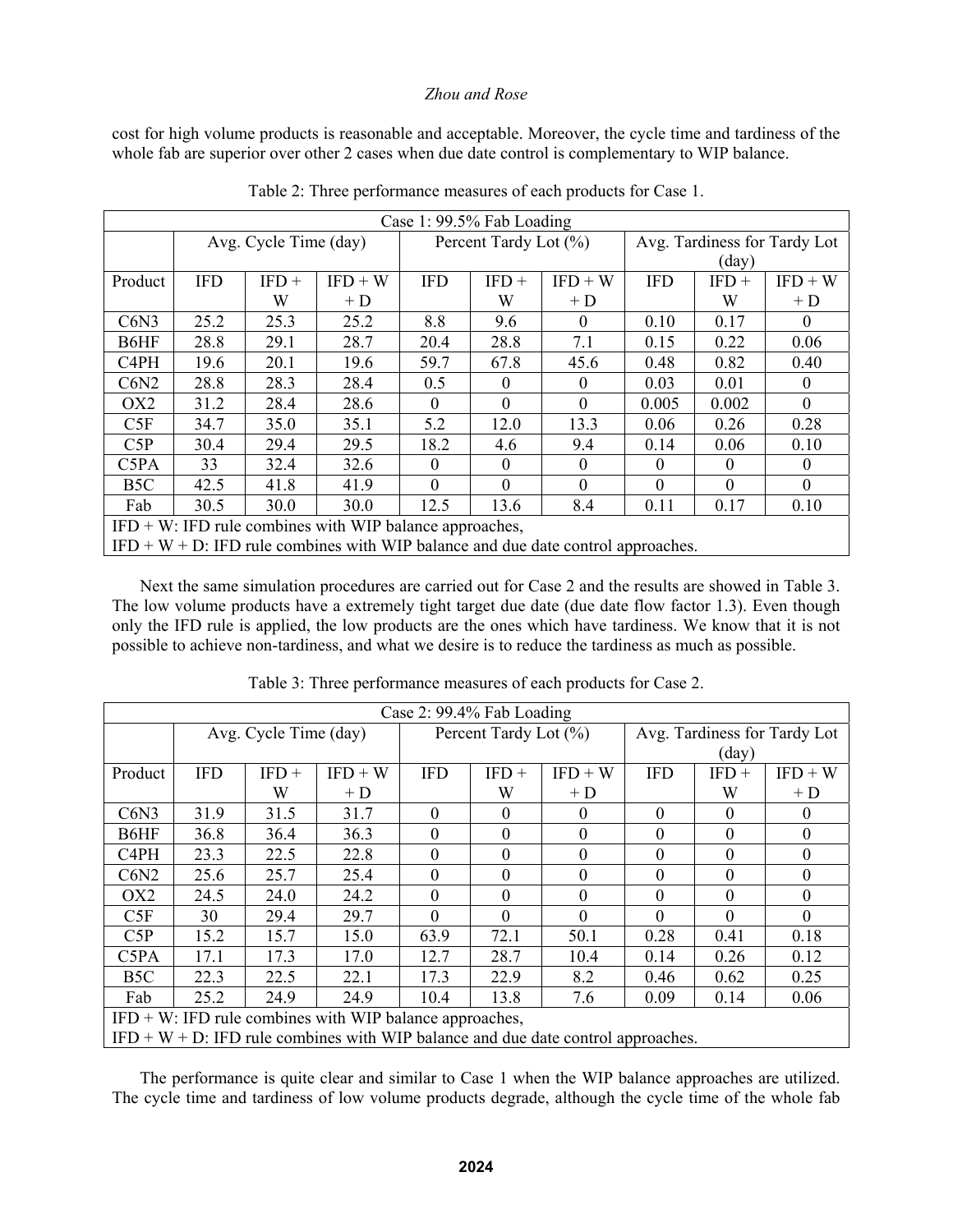reduces. The due date approaches prove again that they can effectively improve the cycle time and tardiness of low volume products with small cost to the cycle time of other products.

# **4 SUMMARY**

In this study, the WIP balance and due date control approaches were proposed and incorporated into a simple global dispatching rule 'IFD' that is from Infineon AG, Dresden. The MIMAC6 model was slightly modified to become a high and low volume products environment to test our idea. The low volume products have a tight target due date, while the high volume products have a loose target due date. Firstly, the WIP balance approaches were incorporated into the IFD rule, we found out that the due dates of low volume products were sacrificed by achieving WIP balance for the high volume products. Then the due date control approaches were integrated into IFD rule too, which was considered as complementary to WIP balance approaches. The due date control approaches provided an effective mechanism to speed up low volume products to save cycle time and reduce tardiness, in the meantime, the cycle time and tardiness performances of the whole fab can still maintain a good level compared to the case of only the IFD rule and the IFD rule combined with WIP balance.

### **ACKNOWLEDGMENTS**

This work was supported by Infineon Technologies AG Dresden, Germany. The authors would like thank Frank Lehmann and Sebastian Werner for their fruitful discussion.

# **REFERENCES**

- Baker, K. R., and J. W. M. Bertrand. 1981. "A Comparison of Due-Date Selection Rules." *AIIE Transactions* 13:123-131.
- Fowler, J., and J. Robinson. 1995. "Measurement and Improvement of Manufacturing Capacities (MIMAC): Final report." Technical Report 95062861A-TR, SEMATECH, Austin, TX.
- Lee, B., Y.H. Lee, T. Yang, and J. Ignisio. 2008. "A Due-date Based Production Control Policy using WIP Balance for Implementation in Semiconductor Fabrications." International Journal of Production Research 46:5515-5529.
- Li, S., T. Tang, and D. W. Collins. 1996. Minimum inventory variability schedule with applications in semiconductor fabrication. IEEE TRANSACTIONS ON SEMICONDUCTOR MANUFACTURING  $9:1-5.$
- Zhou, Z., and O. Rose. 2010. "A Composite Rule Combining Due Date Control and WIP Balance in a Wafer Fab." In *Proceedings of the 2011 Winter Simulation Conference*, edited by S. Jain, R.R. Creasey, J. Himmelspach, K.P. White, and M. Fu, 2085-2092. Piscataway, New Jersey: Institute of Electrical and Electronics Engineers, Inc.

### **AUTHOR BIOGRAPHIES**

**ZHUGEN ZHOU** is a PhD student at University of the Federal Armed Forces Munich, Germany. He is a member of the scientific staff of Prof. Dr. Oliver Rose at the Chair of Modeling and Simulation. He received his M.S. degree in Computational Engineering from Dresden University of Technology. His research interests include dispatching concepts for complex production facilities and work center modeling for wafer fab. His email address is zhugen.zhou@unibw .de.

**OLIVER ROSE** is the professor for Modeling and Simulation at the Department of Computer Science, University of the Federal Armed Forces Munich, Germany. He received an M.S. degree in applied mathematics and a Ph.D. degree in computer science from Würzburg University, Germany. His research focuses on the operational modeling, analysis and material flow control of complex manufacturing facilities,